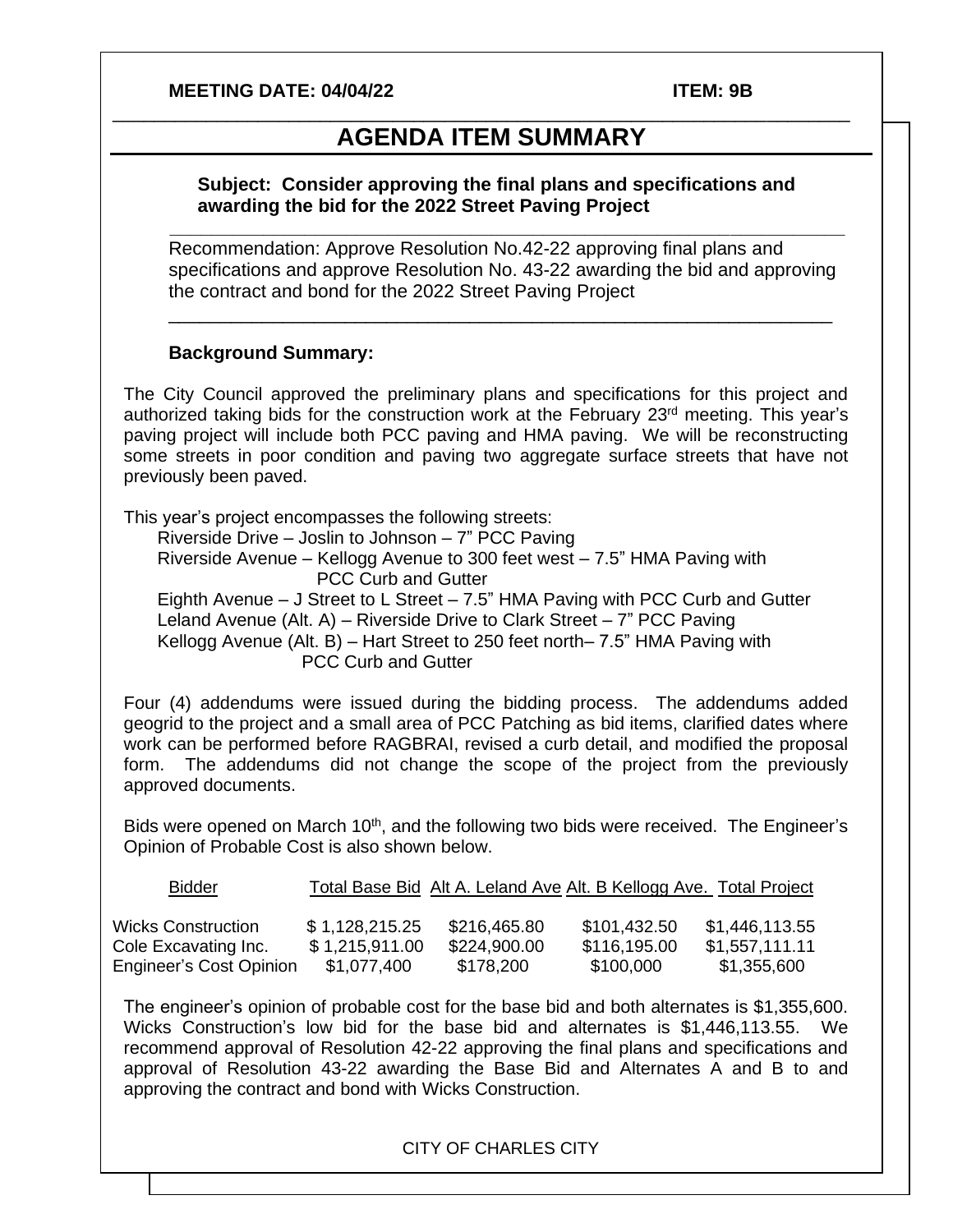## **City of Charles City - Engineering Department BID TABULATION Project: 2022 Street Paving Project Bid Date: March 10, 2022**

|             |                                       |                 |      | <b>Engineer's Opinion</b><br>Of Probable Cost |              | <b>Wicks Construction, Inc.</b><br>Decorah, IA |              | <b>Cole Excavating, Inc</b><br>Greene, IA |              |
|-------------|---------------------------------------|-----------------|------|-----------------------------------------------|--------------|------------------------------------------------|--------------|-------------------------------------------|--------------|
| <b>Item</b> |                                       | <b>Contract</b> |      | Unit                                          |              | Unit                                           |              | Unit                                      |              |
| <u>No.</u>  | <b>Description</b>                    | Quantity        | Unit | <b>Price</b>                                  | <b>Total</b> | <b>Price</b>                                   | <b>Total</b> | <b>Price</b>                              | <b>Total</b> |
| 1.          | <b>Pavement Removal</b>               | 3,850           | S.Y. | \$10                                          | \$38,500     | \$6.00                                         | \$23,100.00  | \$8.00                                    | \$30,800.00  |
| 2.          | <b>Driveway Pavement Removal</b>      | 1,100           | S.Y. | \$10                                          | \$11,000     | \$6.00                                         | \$6,600.00   | \$8.00                                    | \$8,800.00   |
| 3.          | <b>Sidewalk Pavement Removal</b>      | 1,250           | S.F. | \$2                                           | \$2,500      | \$1.00                                         | \$1,250.00   | \$2.00                                    | \$2,500.00   |
| 4.          | <b>Trail Pavement Removal</b>         | 2,120           | S.F. | \$4                                           | \$8,480      | \$1.00                                         | \$2,120.00   | \$1.50                                    | \$3,180.00   |
| 5.          | Roadway Excavation                    | 3,600           | C.Y. | \$12                                          | \$43,200     | \$16.00                                        | \$57,600.00  | \$25.00                                   | \$90,000.00  |
| 6.          | 8" Modified Subbase                   | 3,300           | Ton  | \$24                                          | \$79,200     | \$22.00                                        | \$72,600.00  | \$22.00                                   | \$72,600.00  |
| 7.          | Subgrade Repair                       | 320             | Ton  | \$40                                          | \$12,800     | \$43.05                                        | \$13,776.00  | \$30.00                                   | \$9,600.00   |
| 8.          | Geogrid                               | 1,000           | S.Y. | \$10                                          | \$10,000     | \$6.45                                         | \$6,450.00   | \$7.50                                    | \$7,500.00   |
| 9.          | 7" PCC Pavement                       | 2,150           | S.Y. | \$60                                          | \$129,000    | \$70.00                                        | \$150,500.00 | \$77.00                                   | \$165,550.00 |
| 10.         | <b>PCC Patching</b>                   | 20              | S.Y. | \$80                                          | \$1,600      | \$225.00                                       | \$4,500.00   | \$247.50                                  | \$4,950.00   |
| 11.         | <b>HMA Base Course</b>                | 585             | Ton  | \$110                                         | \$64,350     | \$100.55                                       | \$58,821.75  | \$110.00                                  | \$64,350.00  |
| 12.         | <b>HMA Intermediate Course</b>        | 295             | Ton  | \$110                                         | \$32,450     | \$104.10                                       | \$30,709.50  | \$114.00                                  | \$33,630.00  |
| 13.         | <b>HMA Surface Course</b>             | 220             | Ton  | \$110                                         | \$24,200     | \$110.05                                       | \$24,211.00  | \$120.00                                  | \$26,400.00  |
| 14.         | 30" PCC Curb & Gutter                 | 1,555           | L.F. | \$30                                          | \$46,650     | \$37.00                                        | \$57,535.00  | \$40.00                                   | \$62,200.00  |
| 15.         | 6" PCC Driveway Pavement              | 1,100           | S.Y. | \$80                                          | \$88,000     | \$70.00                                        | \$77,000.00  | \$77.00                                   | \$84,700.00  |
| 16.         | 6" PCC Trail Pavement                 | 2,770           | S.F. | \$15                                          | \$41,550     | \$7.75                                         | \$21,467.50  | \$8.50                                    | \$23,545.00  |
| 17.         | 4" PCC Sidewalk                       | 725             | S.F. | \$10                                          | \$7,250      | \$7.50                                         | \$5,437.50   | \$8.00                                    | \$5,800.00   |
| 18.         | Pedestrian Curb Ramp Sidewalk         | 1,200           | S.F. | \$15                                          | \$18,000     | \$11.25                                        | \$13,500.00  | \$12.00                                   | \$14,400.00  |
| 19.         | Detectable Warning Surface            | 130             | S.F. | \$50                                          | \$6,500      | \$55.00                                        | \$7,150.00   | \$57.00                                   | \$7,410.00   |
| 20.         | 4" Subdrain                           | 2,335           | L.F. | \$15                                          | \$35,025     | \$11.50                                        | \$26,852.50  | \$14.00                                   | \$32,690.00  |
| 21.         | 12" RCP Storm Sewer                   | 88              | L.F. | \$70                                          | \$6,160      | \$76.50                                        | \$6,732.00   | \$70.00                                   | \$6,160.00   |
| 22.         | 18" RCP Storm Sewer                   | 128             | L.F. | \$75                                          | \$9,600      | \$84.50                                        | \$10,816.00  | \$77.00                                   | \$9,856.00   |
| 23.         | 24" RCP Storm Sewer                   | 275             | L.F. | \$80                                          | \$22,000     | \$104.50                                       | \$28,737.50  | \$96.00                                   | \$26,400.00  |
| 24.         | 27" RCP Storm Sewer                   | 80              | L.F. | \$95                                          | \$7,600      | \$118.00                                       | \$9,440.00   | \$124.00                                  | \$9,920.00   |
| 25.         | <b>RCP Apron Section with Footing</b> | 5               | Each | \$4,000                                       | \$20,000     | \$4,006.00                                     | \$20,030.00  | \$3,500.00                                | \$17,500.00  |
| 26.         | SW-501 Storm Sewer Intake             | 8               | Each | \$3,500                                       | \$28,000     | \$3,900.00                                     | \$31,200.00  | \$4,300.00                                | \$34,400.00  |
| 27.         | SW-502 Storm Sewer Intake             | 4               | Each | \$5,000                                       | \$20,000     | \$3,750.00                                     | \$15,000.00  | \$4,500.00                                | \$18,000.00  |
| 28.         | SW-507 Storm Sewer Intake             | 5               | Each | \$5,000                                       | \$25,000     | \$6,200.00                                     | \$31,000.00  | \$6,000.00                                | \$30,000.00  |
| 29.         | SW-511 Storm Sewer Intake             | $\overline{2}$  | Each | \$6,000                                       | \$12,000     | \$3,600.00                                     | \$7,200.00   | \$4,000.00                                | \$8,000.00   |
| 30.         | <b>Pit Run Sand Backfill Material</b> | 250             | Ton  | \$20                                          | \$5,000      | \$15.50                                        | \$3,875.00   | \$25.00                                   | \$6,250.00   |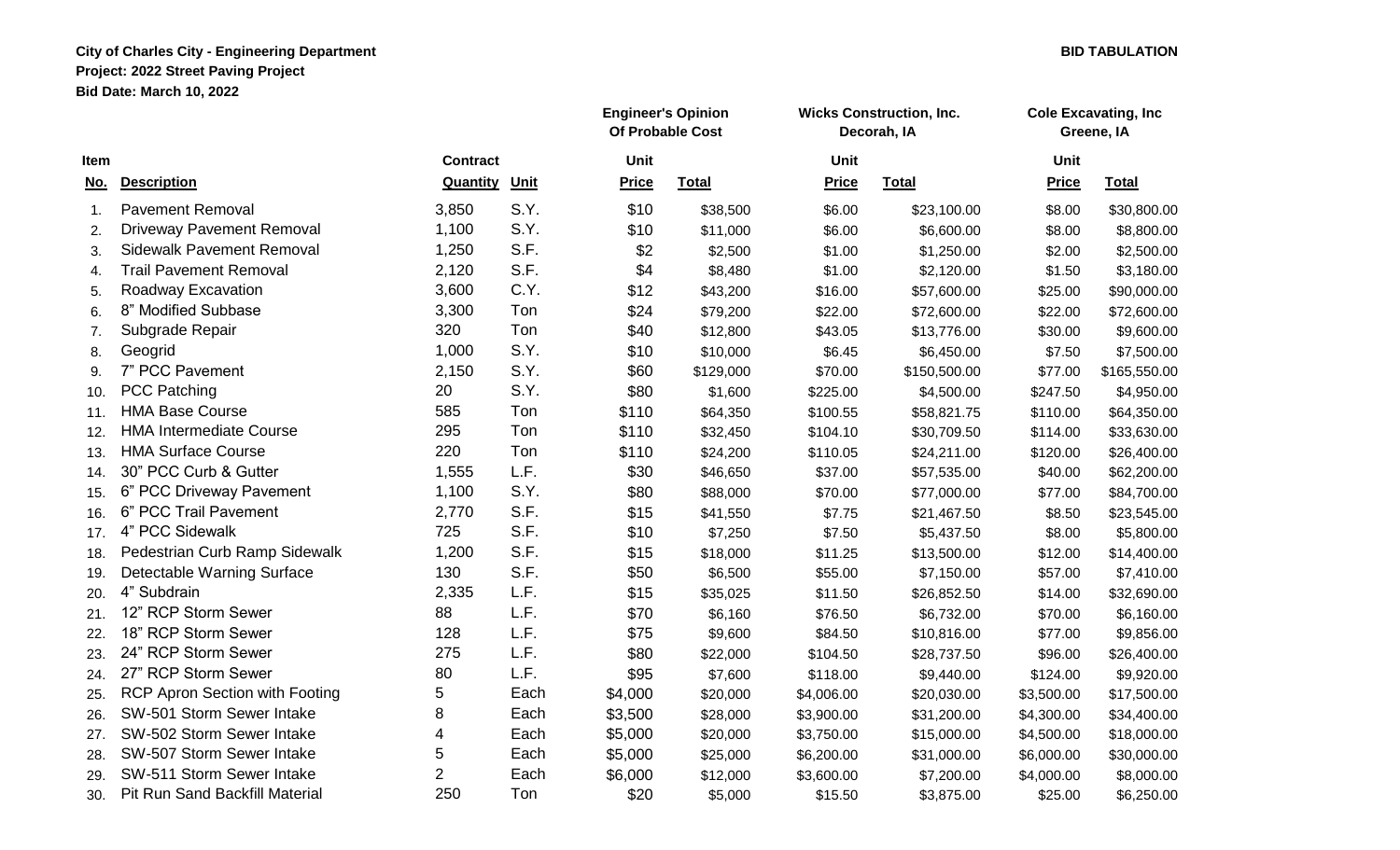## **City of Charles City - Engineering Department BID TABULATION Project: 2022 Street Paving Project Bid Date: March 10, 2022**

|                            |                                        |                 |             | <b>Engineer's Opinion</b><br><b>Of Probable Cost</b> |              | <b>Wicks Construction, Inc.</b><br>Decorah, IA |              | <b>Cole Excavating, Inc.</b><br>Greene, IA |              |
|----------------------------|----------------------------------------|-----------------|-------------|------------------------------------------------------|--------------|------------------------------------------------|--------------|--------------------------------------------|--------------|
| Item                       |                                        | <b>Contract</b> |             | Unit                                                 |              | Unit                                           |              | <b>Unit</b>                                |              |
| No.                        | <b>Description</b>                     | Quantity        | <u>Unit</u> | <b>Price</b>                                         | <b>Total</b> | <b>Price</b>                                   | <b>Total</b> | <b>Price</b>                               | <b>Total</b> |
| 31.                        | 6" Water Main                          | 900             | L.F.        | \$45                                                 | \$40,500     | \$49.78                                        | \$44,802.00  | \$63.00                                    | \$56,700.00  |
| 32.                        | 6" Water Valve W/Box                   | 3               | Each        | \$800                                                | \$2,400      | \$1,600.00                                     | \$4,800.00   | \$2,200.00                                 | \$6,600.00   |
| 33.                        | Live Tap 6" Water Valve W/Box          | 3               | Each        | \$4,000                                              | \$12,000     | \$5,350.00                                     | \$16,050.00  | \$4,800.00                                 | \$14,400.00  |
| 34.                        | WM-201 Fire Hyd Assembly               | $\overline{2}$  | Each        | \$5,000                                              | \$10,000     | \$4,730.00                                     | \$9,460.00   | \$6,500.00                                 | \$13,000.00  |
| 35.                        | Fittings                               | 1300            | Lbs.        | \$10                                                 | \$13,000     | \$12.34                                        | \$16,042.00  | \$13.00                                    | \$16,900.00  |
| 36.                        | 3/4" Type K Copper Water Service       | 400             | L.F.        | \$40                                                 | \$16,000     | \$47.50                                        | \$19,000.00  | \$38.50                                    | \$15,400.00  |
| 37.                        | 3/4" Corp. Stop                        | 14              | Each        | \$800                                                | \$11,200     | \$556.00                                       | \$7,784.00   | \$950.00                                   | \$13,300.00  |
| 38.                        | 3/4" Curb Box                          | 14              | Each        | \$800                                                | \$11,200     | \$519.00                                       | \$7,266.00   | \$900.00                                   | \$12,600.00  |
| 39.                        | 8" San. Sewer CIPP Lining              | 200             | L.F.        | \$50                                                 | \$10,000     | \$37.50                                        | \$7,500.00   | \$41.25                                    | \$8,250.00   |
| 40.                        | <b>Sanitary Sewer Examination</b>      | 200             | L.F.        | \$10                                                 | \$2,000      | \$3.75                                         | \$750.00     | \$4.10                                     | \$820.00     |
| 41.                        | <b>Service Reconnection</b>            | 2               | Each        | \$200                                                | \$400        | \$250.00                                       | \$500.00     | \$275.00                                   | \$550.00     |
| 42.                        | <b>Sanitary Sewer Cleanout</b>         | $\mathbf{1}$    | Each        | \$2,000                                              | \$2,000      | \$3,700.00                                     | \$3,700.00   | \$6,500.00                                 | \$6,500.00   |
| 43.                        | <b>Adjust Manhole</b>                  | 10              | Each        | \$200                                                | \$2,000      | \$1,500.00                                     | \$15,000.00  | \$1,500.00                                 | \$15,000.00  |
| 44.                        | <b>Tree Removal</b>                    | 17              | Each        | \$2,000                                              | \$34,000     | \$950.00                                       | \$16,150.00  | \$1,000.00                                 | \$17,000.00  |
| 45.                        | Seeding, Fertilizing, & Mulching       | 42,000          | S.F.        | \$0.20                                               | \$8,400      | \$0.15                                         | \$6,300.00   | \$0.15                                     | \$6,300.00   |
| 46.                        | <b>Compaction Testing</b>              | Lump Sum        |             |                                                      | \$4,000      |                                                | \$9,000.00   |                                            | \$12,000.00  |
| 47.                        | Remove and Replace Mailboxes           |                 | Lump Sum    |                                                      | \$2,000      |                                                | \$3,000.00   |                                            | \$3,000.00   |
| 48.                        | Const. Layout and Surveying            |                 | Lump Sum    |                                                      | \$10,000     |                                                | \$12,000.00  |                                            | \$12,000.00  |
| 49.                        | <b>Temporary Traffic Control</b>       |                 | Lump Sum    |                                                      | \$8,000      |                                                | \$3,900.00   |                                            | \$5,500.00   |
| 50.                        | Mobilization                           |                 | Lump Sum    |                                                      | \$22,685     |                                                | \$100,000.00 |                                            | \$63,000.00  |
|                            |                                        |                 |             |                                                      | =========    |                                                | ============ |                                            | =========    |
| <b>SUBTOTAL (BASE BID)</b> |                                        |                 |             | \$1,077,400                                          |              | \$1,128,215.25                                 |              | \$1,215,911.00                             |              |
|                            | <b>ADD ALTERNATE A - Leland Avenue</b> |                 |             |                                                      |              |                                                |              |                                            |              |
| 1 <sub>1</sub>             | <b>Street Pavement Removal</b>         | 1,200           | S.Y.        | \$10                                                 | \$12,000     | \$6.00                                         | \$7,200.00   | \$8.00                                     | \$9,600.00   |
| 2.                         | <b>Driveway Pavement Removal</b>       | 25              | S.Y.        | \$10                                                 | \$250        | \$6.00                                         | \$150.00     | \$25.00                                    | \$625.00     |
| 3.                         | <b>Sidewalk Pavement Removal</b>       | 500             | S.F.        | \$2                                                  | \$1,000      | \$1.00                                         | \$500.00     | \$2.50                                     | \$1,250.00   |
| 4.                         | Roadway Excavation                     | 400             | C.Y.        | \$12                                                 | \$4,800      | \$16.00                                        | \$6,400.00   | \$25.00                                    | \$10,000.00  |
| 5.                         | 8" Modified Subbase                    | 600             | Ton         | \$24                                                 | \$14,400     | \$22.00                                        | \$13,200.00  | \$22.00                                    | \$13,200.00  |
| 6.                         | Subgrade Repair                        | 75              | Ton         | \$40                                                 | \$3,000      | \$43.00                                        | \$3,225.00   | \$30.00                                    | \$2,250.00   |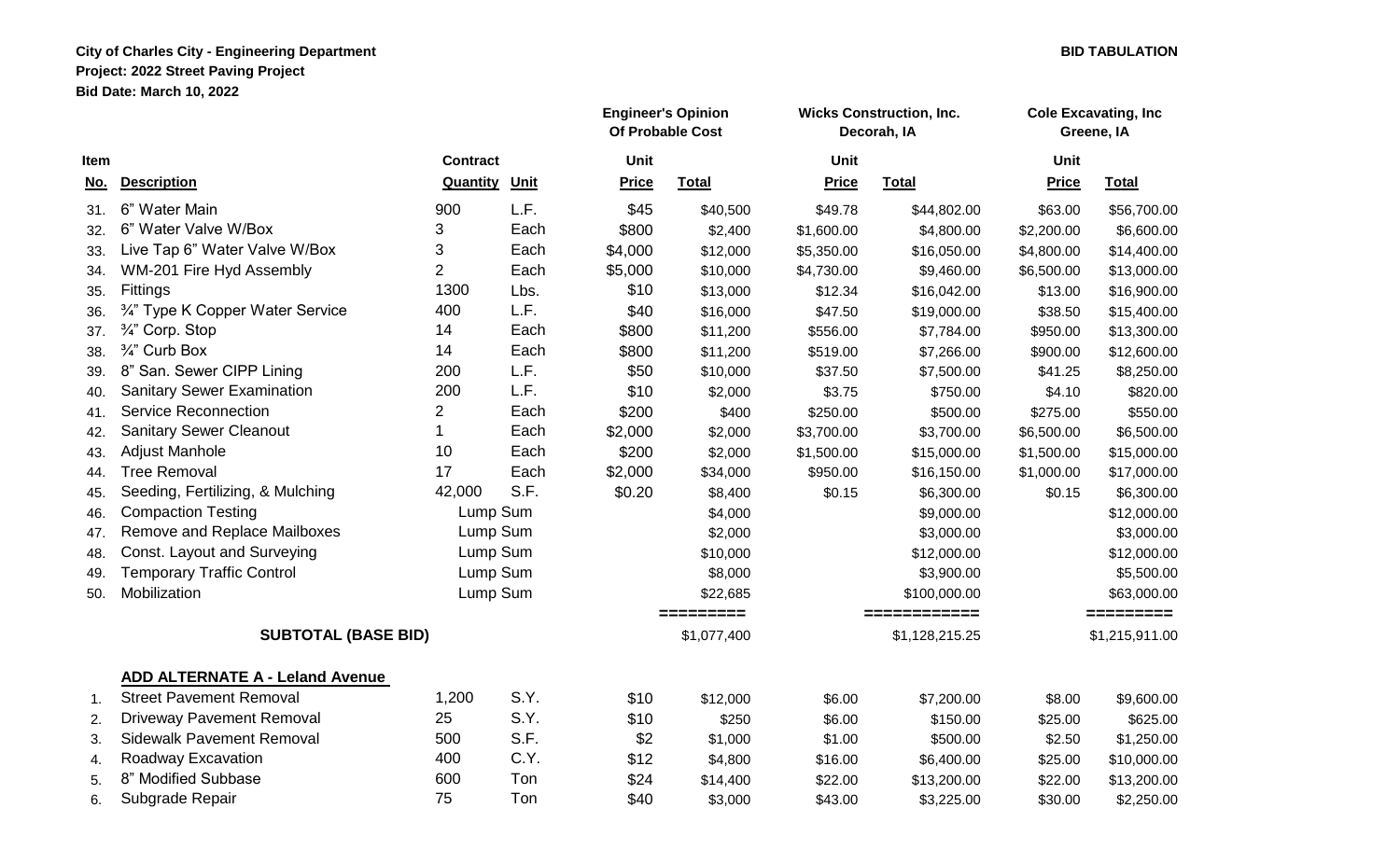## **City of Charles City - Engineering Department BID TABULATION Project: 2022 Street Paving Project Bid Date: March 10, 2022**

|      |                                       |                 | <b>Engineer's Opinion</b><br><b>Of Probable Cost</b> |              |              | <b>Wicks Construction, Inc.</b><br>Decorah, IA |              | <b>Cole Excavating, Inc.</b><br>Greene, IA |              |
|------|---------------------------------------|-----------------|------------------------------------------------------|--------------|--------------|------------------------------------------------|--------------|--------------------------------------------|--------------|
| Item |                                       | <b>Contract</b> |                                                      | <b>Unit</b>  |              | <b>Unit</b>                                    |              | <b>Unit</b>                                |              |
| No.  | <b>Description</b>                    | Quantity        | Unit                                                 | <b>Price</b> | <b>Total</b> | <b>Price</b>                                   | <b>Total</b> | <b>Price</b>                               | <b>Total</b> |
| 7.   | 7" PCC Pavement                       | 1,020           | S.Y.                                                 | \$60         | \$61,200     | \$78.00                                        | \$79,560.00  | \$85.00                                    | \$86,700.00  |
| 8.   | <b>PCC Patching</b>                   | 30              | S.Y.                                                 | \$80         | \$2,400      | \$225.00                                       | \$6,750.00   | \$247.00                                   | \$7,410.00   |
| 9.   | 4" PCC Sidewalk                       | 300             | S.F.                                                 | \$10         | \$3,000      | \$7.50                                         | \$2,250.00   | \$8.25                                     | \$2,475.00   |
| 10.  | Pedestrian Curb Ramp Sidewalk         | 100             | S.F.                                                 | \$15         | \$1,500      | \$11.25                                        | \$1,125.00   | \$12.30                                    | \$1,230.00   |
| 11.  | Detectable Warning Surface            | 20              | S.F.                                                 | \$50         | \$1,000      | \$55.00                                        | \$1,100.00   | \$60.00                                    | \$1,200.00   |
| 12.  | 4" Subdrain                           | 310             | L.F.                                                 | \$15         | \$4,650      | \$11.50                                        | \$3,565.00   | \$12.50                                    | \$3,875.00   |
| 13.  | 12" RCP Storm Sewer                   | 21              | L.F.                                                 | \$70         | \$1,470      | \$146.50                                       | \$3,076.50   | \$80.00                                    | \$1,680.00   |
| 14.  | 24" RCP Storm Sewer                   | 18              | L.F.                                                 | \$95         | \$1,710      | \$154.50                                       | \$2,781.00   | \$125.00                                   | \$2,250.00   |
| 15.  | SW-501 Storm Sewer Intake             |                 | Each                                                 | \$4,000      | \$4,000      | \$4,500.00                                     | \$4,500.00   | \$4,150.00                                 | \$4,150.00   |
| 16.  | SW-511 Storm Sewer Intake             |                 | Each                                                 | \$6,000      | \$6,000      | \$4,150.00                                     | \$4,150.00   | \$4,500.00                                 | \$4,500.00   |
| 17.  | SW-401 Storm Sewer Manhole            |                 | Each                                                 | \$5,000      | \$5,000      | \$6,650.00                                     | \$6,650.00   | \$5,000.00                                 | \$5,000.00   |
| 18.  | <b>Pit Run Sand Backfill Material</b> | 40              | Ton                                                  | \$20         | \$800        | \$15.50                                        | \$620.00     | \$30.00                                    | \$1,200.00   |
| 19.  | 6" Water Main                         | 360             | L.F.                                                 | \$45         | \$16,200     | \$59.78                                        | \$21,520.80  | \$63.00                                    | \$22,680.00  |
| 20.  | 6" Water Valve W/Box                  | $\overline{2}$  | Each                                                 | \$800        | \$1,600      | \$1,600.00                                     | \$3,200.00   | \$1,950.00                                 | \$3,900.00   |
| 21.  | Fittings                              | 250             | Lbs                                                  | \$10         | \$2,500      | \$18.37                                        | \$4,592.50   | \$15.00                                    | \$3,750.00   |
| 22.  | 3/4" Type K Copper Water Service      | 50              | L.F.                                                 | \$40         | \$2,000      | \$47.50                                        | \$2,375.00   | \$38.50                                    | \$1,925.00   |
| 23.  | 3/4" Corp. Stop                       |                 | Each                                                 | \$800        | \$800        | \$556.00                                       | \$556.00     | \$950.00                                   | \$950.00     |
| 24.  | 3/4" Curb Box                         |                 | Each                                                 | \$800        | \$800        | \$519.00                                       | \$519.00     | \$900.00                                   | \$900.00     |
| 25.  | <b>Adjust Manhole</b>                 |                 | Each                                                 | \$1,500      | \$1,500      | \$1,500.00                                     | \$1,500.00   | \$1,500.00                                 | \$1,500.00   |
| 26.  | Seeding, Fertilizing, & Mulching      | 8,000           | S.F.                                                 | \$0.20       | \$1,600      | \$0.15                                         | \$1,200.00   | \$0.15                                     | \$1,200.00   |
| 27.  | <b>Tree Removal</b>                   | 7               | Each                                                 | \$800        | \$5,600      | \$1,100.00                                     | \$7,700.00   | \$1,000.00                                 | \$7,000.00   |
| 28.  | Const. Layout and Surveying           | Lump Sum        |                                                      |              | \$5,000      |                                                | \$3,500.00   |                                            | \$3,500.00   |
| 29.  | <b>Temporary Traffic Control</b>      | Lump Sum        |                                                      |              | \$4,000      |                                                | \$1,500.00   |                                            | \$2,500.00   |
| 30.  | Mobilization                          | Lump Sum        |                                                      |              | \$8,420      |                                                | \$21,500.00  |                                            | \$16,500.00  |
|      |                                       |                 |                                                      |              | =========    |                                                | ============ |                                            | =========    |
|      | <b>SUBTOTAL (ADD ALTERNATE A BID)</b> |                 |                                                      |              | \$178,200    |                                                | \$216,465.80 |                                            | \$224,900.00 |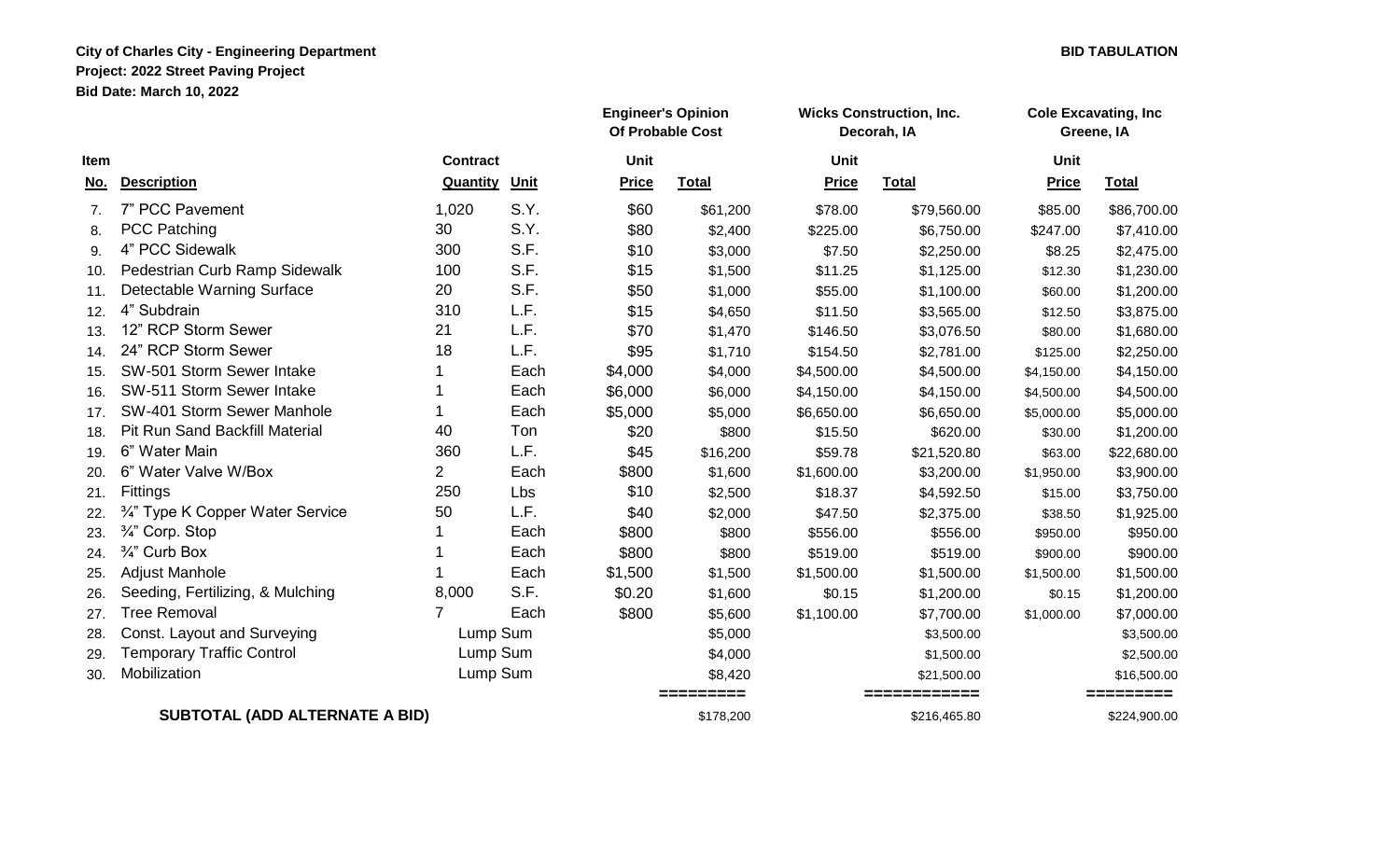## **City of Charles City - Engineering Department City of Charles City - Engineering Department City AID TABULATION Project: 2022 Street Paving Project Bid Date: March 10, 2022**

|            |                                                             |                 |          | <b>Engineer's Opinion</b><br>Of Probable Cost |                        | <b>Wicks Construction, Inc.</b><br>Decorah, IA |                              | <b>Cole Excavating, Inc.</b><br>Greene, IA |                           |
|------------|-------------------------------------------------------------|-----------------|----------|-----------------------------------------------|------------------------|------------------------------------------------|------------------------------|--------------------------------------------|---------------------------|
| ltem       |                                                             | <b>Contract</b> |          | <b>Unit</b>                                   |                        | <b>Unit</b>                                    |                              | <b>Unit</b>                                |                           |
| <u>No.</u> | <b>Description</b>                                          | Quantity        | Unit     | <b>Price</b>                                  | <b>Total</b>           | <b>Price</b>                                   | <b>Total</b>                 | <b>Price</b>                               | <b>Total</b>              |
|            | <b>ADD ALTERNATE B - Kellogg Avenue</b>                     |                 |          |                                               |                        |                                                |                              |                                            |                           |
|            | <b>Driveway Pavement Removal</b>                            | 40              | S.Y.     | \$15                                          | \$600                  | \$12.00                                        | \$480.00                     | \$25.00                                    | \$1,000.00                |
|            | Roadway Excavation                                          | 800             | C.Y.     | \$12                                          | \$9,600                | \$20.00                                        | \$16,000.00                  | \$25.00                                    | \$20,000.00               |
|            | 8" Modified Subbase                                         | 425             | Ton      | \$24                                          | \$10,200               | \$22.00                                        | \$9,350.00                   | \$22.00                                    | \$9,350.00                |
|            | Subgrade Repair                                             | 50              | Ton      | \$40                                          | \$2,000                | \$43.00                                        | \$2,150.00                   | \$30.00                                    | \$1,500.00                |
|            | <b>HMA 4" Base Course</b>                                   | 230             | Ton      | \$110                                         | \$25,300               | \$104.70                                       | \$24,081.00                  | \$115.00                                   | \$26,450.00               |
|            | HMA 2" Intermediate Course                                  | 115             | Ton      | \$110                                         | \$12,650               | \$96.20                                        | \$11,063.00                  | \$105.00                                   | \$12,075.00               |
|            | HMA 1.5" Surface Course                                     | 90              | Ton      | \$110                                         | \$9,900                | 102.4                                          | \$9,216.00                   | \$112.00                                   | \$10,080.00               |
|            | 30" PCC Curb and Gutter                                     | 240             | L.F.     | \$30                                          | \$7,200                | \$47.00                                        | \$11,280.00                  | \$51.00                                    | \$12,240.00               |
|            | <b>Granular Shoulder</b>                                    | 250             | L.F.     | \$15                                          | \$3,750                | \$7.25                                         | \$1,812.50                   | \$12.00                                    | \$3,000.00                |
|            | Seeding, Fertilizing, & Mulching                            | 10,000          | S.F.     | \$0.20                                        | \$2,000                | \$0.15                                         | \$1,500.00                   | \$0.15                                     | \$1,500.00                |
|            | Remove and Replace Mailboxes                                |                 | Lump Sum |                                               | \$1,500                |                                                | \$500.00                     |                                            | \$3,000.00                |
|            | Const. Layout and Surveying                                 |                 | Lump Sum |                                               | \$5,000                |                                                | \$3,500.00                   |                                            | \$3,500.00                |
|            | <b>Temporary Traffic Control</b>                            |                 | Lump Sum |                                               | \$5,000                |                                                | \$1,500.00                   |                                            | \$2,500.00                |
|            | Mobilization                                                |                 | Lump Sum |                                               | \$5,300                |                                                | \$9,000.00                   |                                            | \$10,000.00               |
|            | <b>SUBTOTAL (ADD ALTERNATE B BID)</b>                       |                 |          |                                               | =========<br>\$100,000 |                                                | ============<br>\$101,432.50 |                                            | =========<br>\$116,195.00 |
|            | TOTAL BID (BASE + ALT. A + ALT. B)                          |                 |          |                                               | \$1,355,600            |                                                | \$1,446,113.55               |                                            | \$1,557,006.00            |
|            | DEDUCT ALTERNATE "C" - HDPE STORM<br><b>SEWER ALTERNATE</b> |                 |          |                                               |                        |                                                |                              |                                            |                           |
|            | 12" HDPE Storm Sewer                                        | 109             | L.F.     |                                               | \$0                    | \$10.00                                        | \$1,090.00                   | \$40.00                                    | \$4,360.00                |
|            | 18" HDPE Storm Sewer                                        | 128             | L.F.     |                                               | \$0                    | \$10.00                                        | \$1,280.00                   | \$54.00                                    | \$6,912.00                |
|            | 24" HDPE Storm Sewer                                        | 129             | L.F.     |                                               | \$0                    | \$10.00                                        | \$1,290.00                   | \$69.00                                    | \$8,901.00                |
|            | 27" HDPE Storm Sewer                                        | 35              | L.F.     |                                               | \$0                    | \$10.00                                        | \$350.00                     | \$87.00                                    | \$3,045.00                |
|            | <b>TOTAL DEDUCT ALTERNATE "C"</b>                           |                 |          |                                               | =========<br>\$0       |                                                | ============<br>\$4,010      |                                            | =========<br>\$23,218     |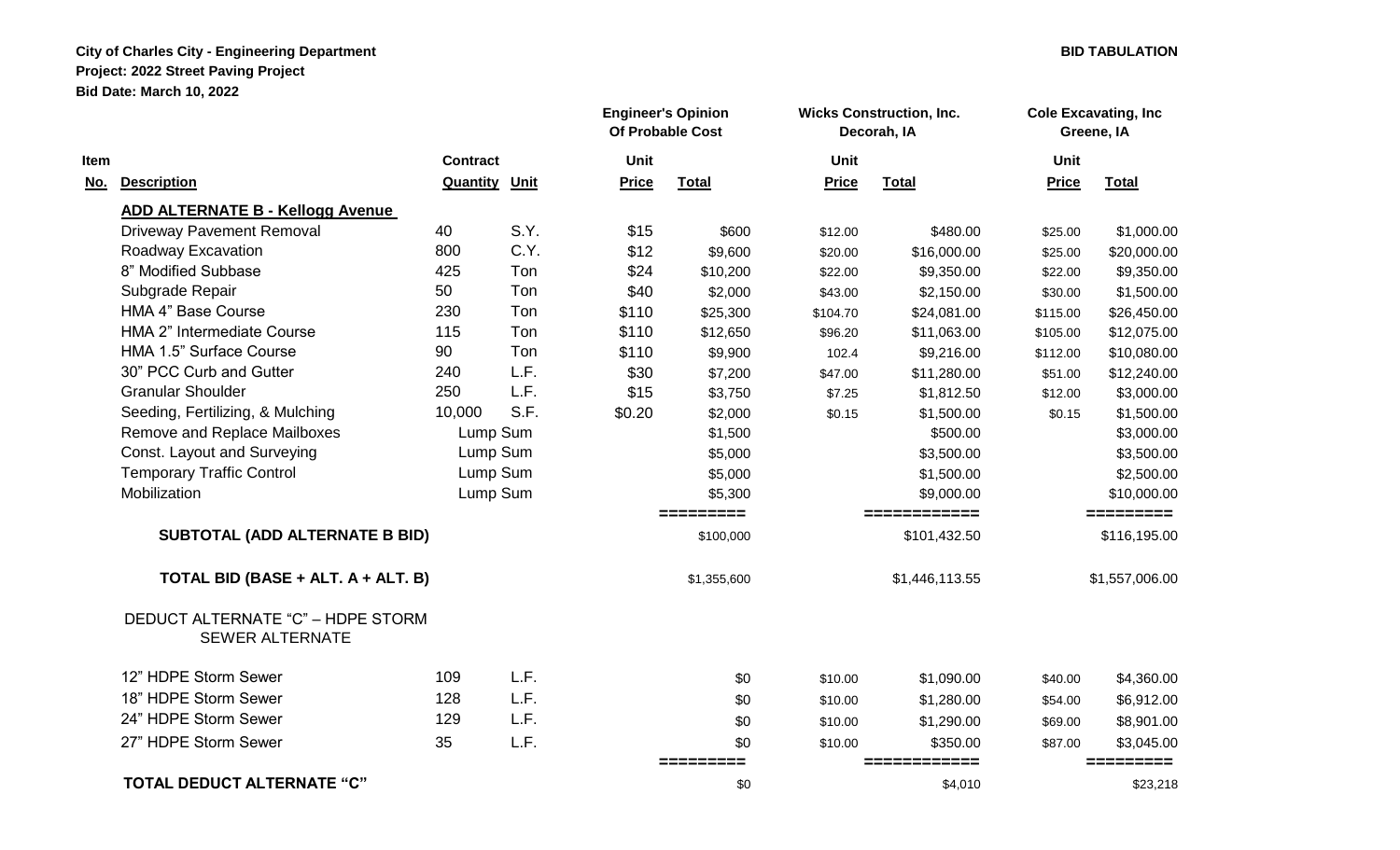# **RESOLUTION NO. 42-22**

RESOLUTION APPROVING FINAL PLANS, SPECIFICATIONS AND FORM OF CONTRACT FOR THE 2022 STREET PAVING PROJECT, CHARLES CITY, IOWA

WHEREAS, the City Council of the City of Charles City, Iowa directed the preparation of plans, specifications and contract documents for the 2022 Street Paving Project, set forth in the preamble hereof, and

WHEREAS, a hearing has been held and there were no written or oral objections to the plans, specifications, and form of contract for said project.

NOW, THEREFORE, BE IT RESOLVED by the City Council of the City of Charles City, Iowa meeting in regular session on this  $4<sup>th</sup>$  day of April, 2022, that the final plans, specifications and form of contract are here and the same approved for 2022 Street paving Project.

COUNCIL MEMBER moved the adoption of the foregoing Resolution;

COUNCIL MEMBER seconded the motion to adopt, and on roll call the voting was as follows:

AYES:

NAYS:

Passed and approved this 4<sup>th</sup> day of April, 2022.

Attest:

Dean Andrews, Mayor

Trudy O'Donnell, City Clerk